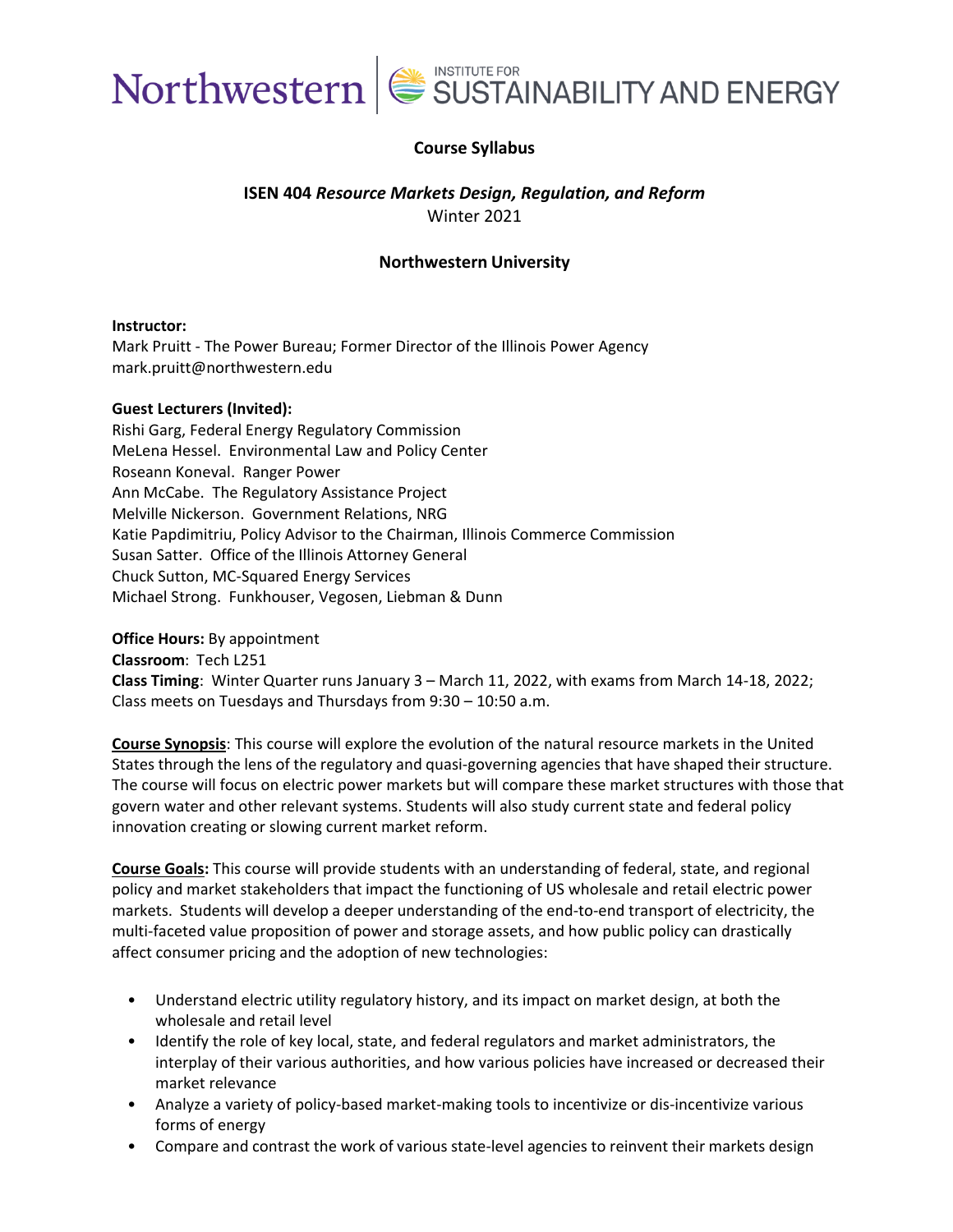#### **Grading/Assessment**:

Grading will be based 30% on class participation and 70% on exams and written assignments. Written assignments will include weekly short essays of roughly 2 pages (20% of total grade), a mid-term paper (20%) and a final paper (30%). Class participation (30%) will include engagement, ownership and mastery of discussion topics.

All questions and problems regarding grades must be presented in writing within one week after the test, homework, or project has been returned. The grading scale is fixed, please do not wait until the end of the quarter if you are concerned about the direction of your grade. Grades will be assigned based on all the work you have completed during the semester using the following scale:

| A     | 93.333 to 100    | C  | 73.333 to 76.666 |
|-------|------------------|----|------------------|
| А-    | 90,000 to 93,333 | C- | 70,000 to 73,333 |
| B+    | 86.666 to 90.000 | D+ | 66.666 to 70.000 |
| B     | 83.333 to 86.666 | D  | 63.333 to 66.666 |
| B-    | 80.000 to 83.333 | D- | 60,000 to 63,333 |
| $C +$ | 76.666 to 80.000 |    | <60.000          |

#### **Course Readings:**

Weekly discussions will draw on materials for the below texts, reports, and primers:

- "Enron The Smartest Guys in the Room" (video)
- FERC State of the Markets Energy Primer: A Handbook for Energy Market Basics
- ComEd Deferred Prosecution Agreement
- FirstEnergy Corrupt Activity Complaint
- Electricity Regulation In the US: A Guide (Regulatory Assistance Project)
- The US Electricity Industry after 20 Years of Restructuring
- State of the Market Report for PJM
- Restructuring Recharged: The Superior Performance of Competitive Electricity Markets
- Office of Retail Market Development Annual Report
- The Regional Greenhouse Gas Initiative: Background, Impacts, and Selected Issues
- Investment of RGGI Proceeds
- Illinois Nextgrid Report
- A Journey Across the 51st State
- IPA Long Term Renewable Resources Procurement Plan
- Water Markets in the Western US: Trends and Opportunities
- Groundwater Trading as a Tool for Implementing California's Sustainable Groundwater Management Act
- National Plug-In Electric Vehicle Infrastructure Analysis

Instructor may also assign a number of industry news services to discuss timely/current updates in Markets Design and Regulation that are illustrative of core course topics.

**Midterm:** 10-page critical assessment of one or more key elements of the recently enacted Climate and Equitable Jobs Act, or approved alternative topic.

**Final:** 10-page recommendation memo that proposes solutions to deficiencies identified in the student's Midterm, or approved alternative topic.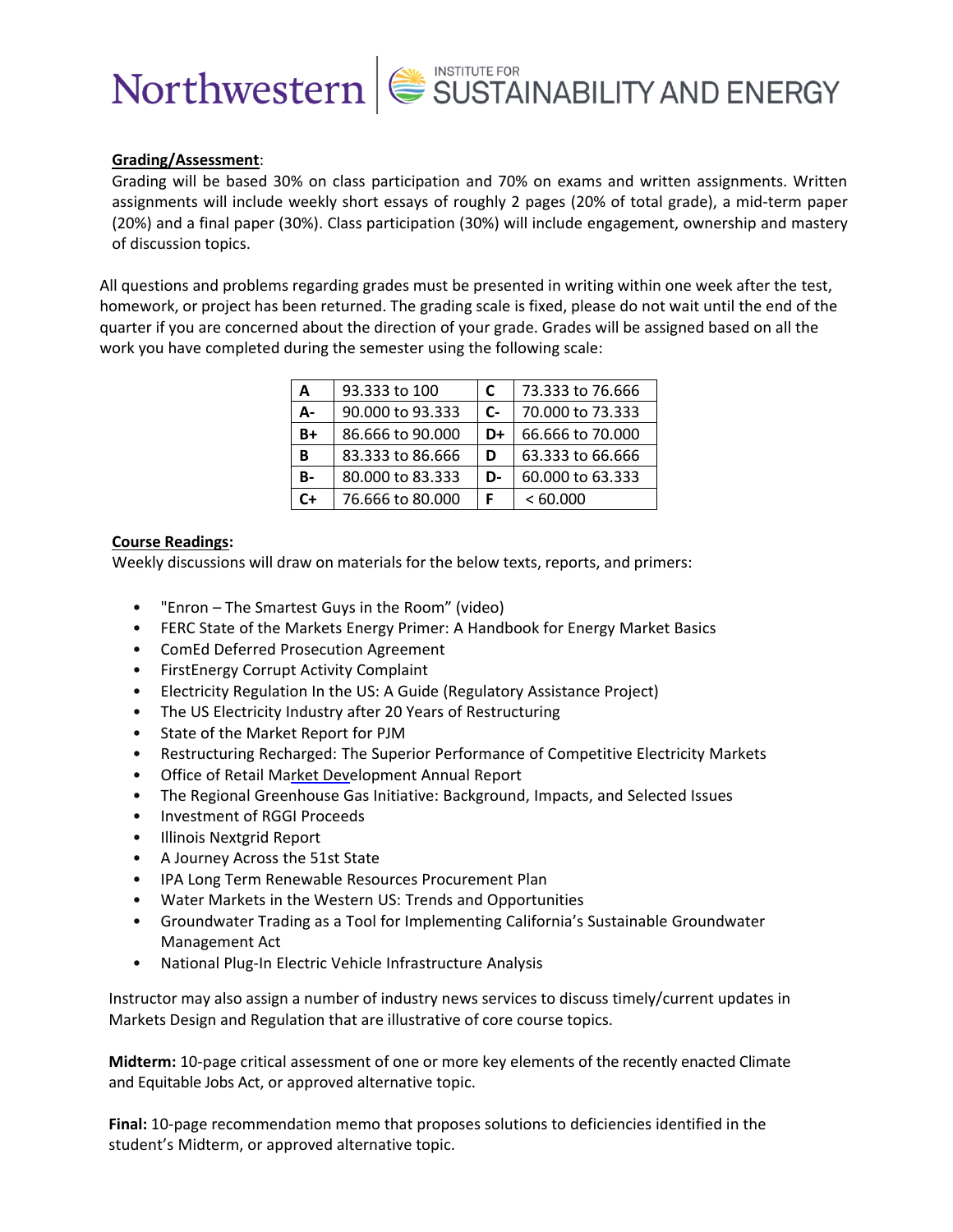#### **CLASS OUTLINE**

### **Week 1 (1/4, 1/6). From Edison to Enron: The evolution of the electric power industry**

Description/Topics:

- Key elements of the utility system: Generation, Transmission, Distribution
- Edison and the revolution of the centralized power generation at economic scale
- Insull and the birth of the modern electric grid, PUCs, and the natural monopoly model in exchange for cost-of-service regulation
- The Federal Power Act and the Public Utility Holding Company Act (1935)
- Creation of Independent Power Producers, ISO's and RTO's
- Deregulation experience and policies Texas, California, Illinois, Britain

#### **Week 2 (1/11/, 1/13). Regulatory Authorities and their Functions**

Description/Topics:

- Federal FERC, NERC, USDOE, NRC
- State Public Utility Commissions / Environmental Protection Agencies
- Non-governmental NARUC

#### **Week 3 (1/18, 1/20). Foundations of Wholesale Markets**

Description/Topics:

- Order 888 (1996) "open access non-discriminatory transmission services"
- Order 2000 (2000) creation of RTOs/ISOs
- Energy Policy Act (2005) transfers utility regulation from SEC to FERC
- Balance between Federal and State authority over markets

#### **Week 4 (1/25, 1/27). Operations of Wholesale Power Markets**

Description/Topics:

- Market Functions: Capacity vs. energy-only; Energy imbalance vs. full requirements
- Price Formation (Energy, Capacity)
- Mechanisms to internalize environmental externalities
- Climate change and risk management
- Natural capital and ecosystem services

#### **Week 5 (2/1, 2/3): Retail Power Markets**

Description/Topics:

- Infrastructure investment, public good and public-private partnership
- Distributed generation, battery storage
- The promise of innovation from retail competition
- Net metering policies in competitive retail markets
- FERC Order 2222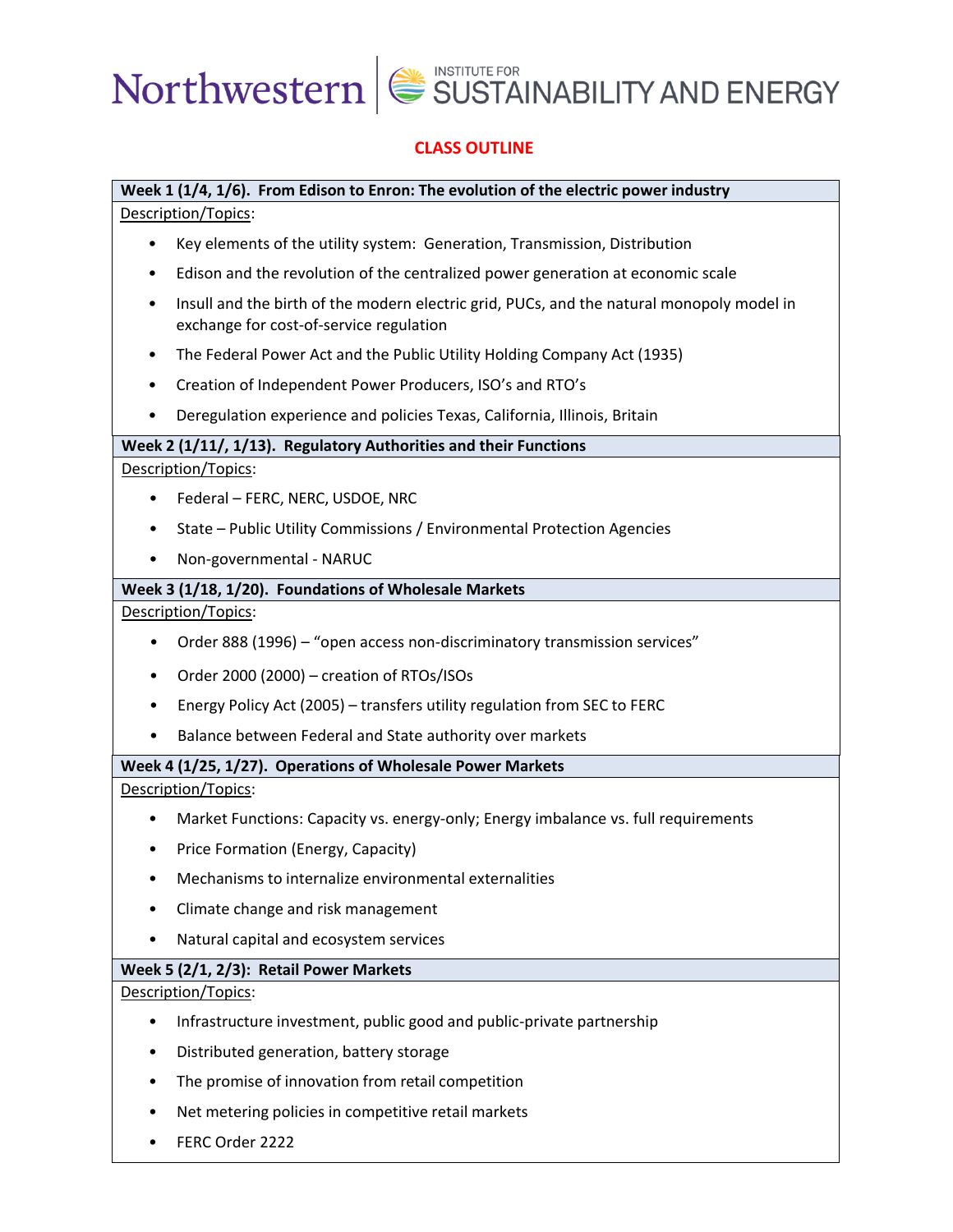### Northwestern

### SUSTAINABILITY AND ENERGY

#### **Week 6 (2/8, 2/10): Policy-based Market-Making**

Description/Topics:

- RPS/carve-outs
- RECs
- Net Metering
- Efficiency Requirements
- Carbon pricing

#### **Week 7 (2/15, 2/17): Regulatory Impact of Smart Grid**

Description/Topics:

- Supply Chain extraction, refining, distribution, storage
- Coal v. Oil v. Natural Gas markets
- Climate, carbon pricing, and stranded asset risk

#### **Week 8 (2/22, 2/24): Current Case Studies in Market Reform**

Description/Topics:

- California (AB2514 Storage Mandates)
- New York (NYREV),
- Illinois (CEJA)
- Hawaii (Electric's Grid Modernization Strategy)
- Puerto Rico
- Texas (SB 3 and SB 4)

#### **Week 9 (3/1, 3/3): Water-Related Markets**

Description/Topics:

- Water demand residential vs. industrial vs. agricultural and varying pricing structures
- Water rights and priority access
- Social welfare and "basic rights"
- Privatization and Water Banking

#### **Week 10 (3/8, 3/11): Transportation-Related Markets**

#### Description/Topics:

- Fuel source oil, ethanol and next-gen biofuels, EVs
- Fuel economy standards
- Infrastructure maintenance and taxation
- Case study: who owns charging infrastructure in competitive markets?

#### **COVID-19 Classroom Expectations Statement**

Students, faculty, and staff must comply with University expectations regarding appropriate classroom behavior, including those outlined below and in the [COVID-19 Code of Conduct.](https://www.northwestern.edu/communitystandards/about-us/northwestern-university-student-expectations-covid-19-code-of-conduct.html) With respect to classroom procedures, this includes: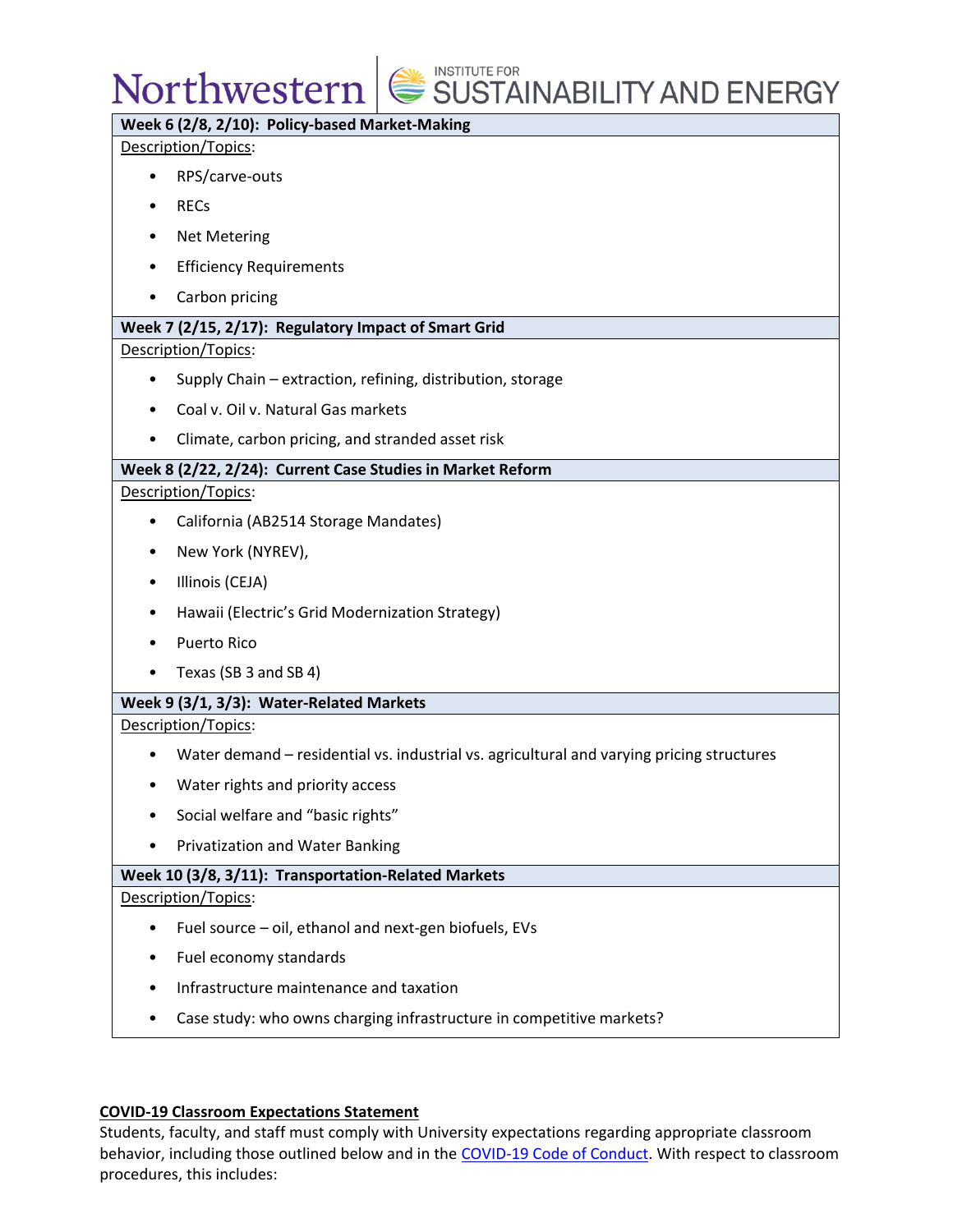- Policies regarding masking and social distancing evolve as the public health situation changes. Students are responsible for understanding and complying with current masking, testing, Symptom Tracking, and social distancing requirements.
- In some classes, masking and/or social distancing may be required as a result of an Americans with Disabilities Act (ADA) accommodation for the instructor or a student in the class even when not generally required on campus. In such cases, the instructor will notify the class.
- No food is allowed inside classrooms. Drinks are permitted, but please keep your face covering on and use a straw.
- Faculty may assign seats in some classes to help facilitate contact tracing in the event that a student tests positive for COVID-19. Students must sit in their assigned seats.

If a student fails to comply with the [COVID-19 Code of Conduct](https://www.northwestern.edu/communitystandards/about-us/northwestern-university-student-expectations-covid-19-code-of-conduct.html) or other University expectations related to COVID-19, the instructor may ask the student to leave the class. The instructor is asked to report the incident to the Office of Community Standards for additional follow-up.

#### **Class Recording**

This class or portions of this class will be recorded by the instructor for educational purpose and available to the class during the quarter. Your instructor will communicate how you can access the recordings. Portions of the course that contain images, questions or commentary/discussion by students will be edited out of any recordings that are saved beyond the current term.

Unauthorized student recording of classroom or other academic activities (including advising sessions or office hours) is prohibited. Unauthorized recording is unethical and may also be a violation of University policy and state law. Students requesting the use of assistive technology as an accommodation should contact [AccessibleNU.](https://www.northwestern.edu/accessiblenu/) Unauthorized use of classroom recordings – including distributing or posting them – is also prohibited. Under the University's [Copyright Policy,](https://www.invo.northwestern.edu/invention-disclosure/policies-forms/copyright-policy/) faculty own the copyright to instructional materials – including those resources created specifically for the purposes of instruction, such as syllabi, lectures and lecture notes, and presentations. Students cannot copy, reproduce, display, or distribute these materials. Students who engage in unauthorized recording, unauthorized use of a recording, or unauthorized distribution of instructional materials will be referred to the appropriate University office for follow-up.

#### **Expectations for Class Participation**

Being prepared for class is about more than just showing up, it's also about making sure you've completed the readings, homework, etc. so that you are able to make thoughtful contributions during class. Sitting silently and/or being unprepared can damage your participation grade. When in a virtual class, we expect students to keep their camera and mute on as much as possible. When in the classroom, we expect students to keep their phones off and put away.

#### **Academic Integrity**

Academic integrity is taken very seriously at Northwestern. Students are responsible for reading and understanding Northwestern's Academic Integrity policies. All suspected violations will be reported to the McCormick College of Engineering's Dean's Office. These include cheating, plagiarism, fabrication, unfair advantage, unauthorized collaboration, and aiding and abetting of academic dishonesty. Students found in violation of academic integrity may receive a zero on the assignment or a failing grade for the course and may be suspended or permanently expelled from the University. See [Academic Integrity: A Basic Guide](https://www.northwestern.edu/provost/policies/academic-integrity/Academic-Integrity-Guide-August-2019.pdf) for more information.

#### **The Writing Place**